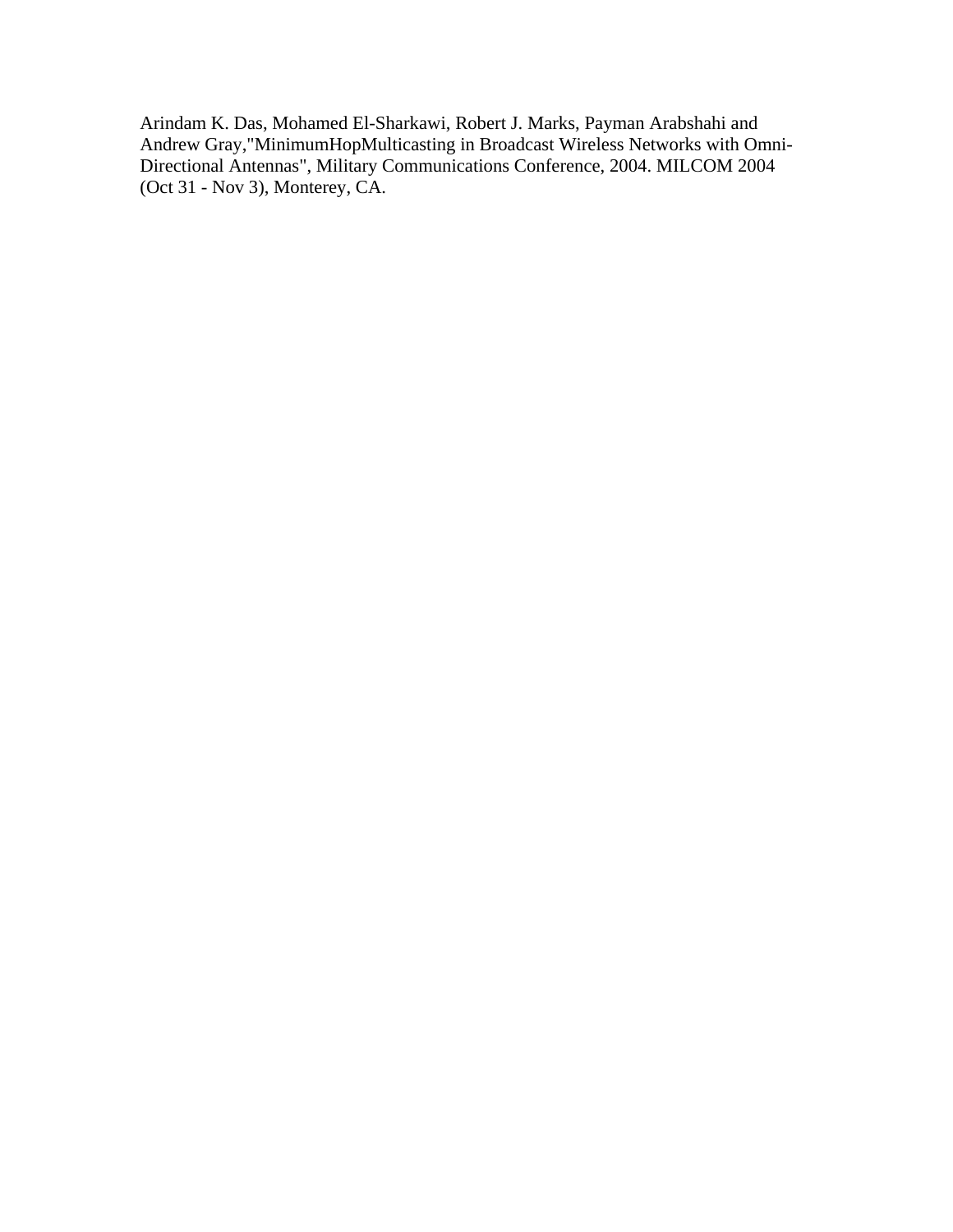# **MINIMUM HOP MULTICASTING IN BROADCAST WIRELESS NETWORKS WITH OMNI-DIRECTIONAL ANTENNAS**

Arindam K. Das, Mohamed El-Sharkawi Department of Electrical Engineering University of Washington, Box 352500, Seattle, WA 98195. *email*: {arindam,elsharkawi}@ee.washington.edu

Robert J. Marks Rogers Engineering and Computer Science Building Baylor University, 1311 S. 5th Street, Waco, TX 76798-7356. *email*: Robert Marks@Baylor.edu

Payman Arabshahi, Andrew Gray Jet Propulsion Laboratory 4800 Oak Grove Drive, MS 238-343, Pasadena, CA 91109. *email*: {payman,gray}@jpl.nasa.gov

# **ABSTRACT**

*In this paper, we consider the problem of minimum-hop multicasting in wireless networks. We first present a Mixed Integer Linear Programming model of the problem, followed by a discussion of a (sub-optimal) sequential shortest path heuristic algorithm with "node unwrapping". This sequential algorithm is amenable to distributed implementation. The node unwrapping part of the algorithm is used to modify the weight matrix of the underlying graph after each iteration and exploits the inherently broadcast nature of wireless transmissions. Simulation results are presented which indicate that reasonably good solutions can be obtained using the proposed heuristic algorithm.*

# I. **INTRODUCTION**

We consider the problem of minimum-hop multicasting in wireless networks where individual nodes are equipped with limited capacity batteries and therefore have a restricted communication radius. Such networks are generally referred to as Multi-Hop Wireless Networks (MHWN) since establishing a broadcast/multicast tree in such networks often require co-operation of intermediate nodes which serve to relay information onwards to the intended destination node(s). In MHWNs, minimizing the number of hops in the routing tree is motivated primarily by the need to conserve bandwidth, minimize end-to-end delays, especially for delay-critical data packets, and reduce packet error probabilities. In certain military applications, employing a low-power multicast tree with minimum number of transmissions can serve to further reduce the possibility of detection/interception by enemy radar.

Individual transmissions in multicast trees in MHWNs are generally low-powered, given the limitations on battery capacity. Moreover, a suitable topology control algorithm can be used to ensure a power efficient topology. For example, topologies can be constructed to minimize the maximize transmitter power needed to maintain connectivity [2] or the total transmitter power. The focus of this paper is to provide solution methodologies for minimum hop multicasting in power efficient wireless network topologies.

Previous efforts at attempting to solve the minimum-hop multicasting problem include a Hopfield neural network based approach and a couple of heuristics discussed in [1]. In this paper, we first present a Mixed Integer Linear Programming (MILP) model for optimal solution of the problem and then discuss a sub-optimal heuristic algorithm. The MILP model is based on the well-studied single-origin multipledestination uncapacitated flow problem, tailored to reflect the inherently broadcast nature of the wireless medium, whereby a transmission from node  $i$  to node  $j$  will also be picked up by all other nodes which are closer to  $i$  than  $j$ , if line-of-sight exists and nodes are provided with omni-directional antennas. The heuristic is a sub-optimal sequential path algorithm which is amenable to a distributed implementation.

The rest of this paper is organized as follows. Section II outlines our assumptions, followed by descriptions of the MILP model and the sequential heuristic algorithm in Sections IV and Section V. Simulation results are presented in Section VI.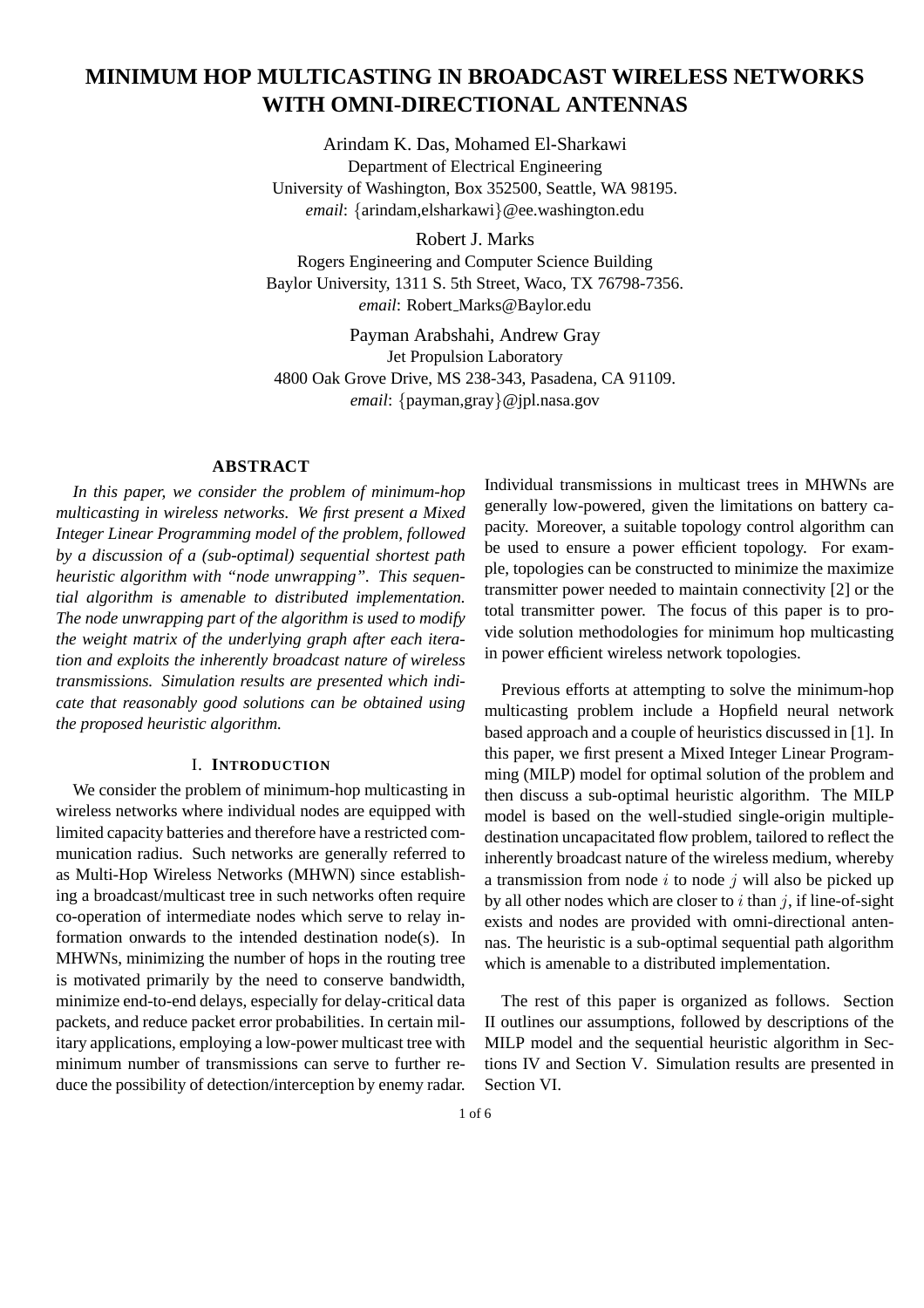## II. **NETWORK MODEL**

We assume a fixed N-node wireless network with a specified source node and a broadcast/multicast application. Any node can be used as a relay node to reach other nodes in the network. All nodes are assumed to have omni-directional antennas. We also assume that all nodes are equipped with limited capacity batteries which limits the maximum transmitter power and hence the degree of connectivity (defined as the number of nodes which can be reached by a transmitting node using a direct transmission) of a node.

For any  $N$ -node network, the power matrix,  $P$ , is an  $N \times N$  symmetric matrix. The  $(i, j)$ th element of the power matrix represents the power required for node  $i$  to transmit to node  $i$  and is assumed to be given by:

$$
\mathbf{P}_{ij} = [(x_i - x_j)^2 + (y_i - y_j)^2]^{\alpha/2} = d_{ij}^{\alpha} \tag{1}
$$

where  $\{(x_i, y_i) : 1 \le i \le N\}$  are the coordinates of the nodes in the network,  $\alpha$  (2  $\leq \alpha \leq$  4) is the channel loss exponent and  $d_{ij}$  is the Euclidean distance between nodes i and  $i$ .

## III. **PROBLEM STATEMENT**

Let  $N$  be the set of all nodes in the network,  $s$  the source node,  $\mathcal E$  the set of all directed edges<sup>1</sup> and  $\mathcal D$  the set of destination nodes,  $\mathcal{D} \subseteq \{ \mathcal{N} \setminus s \}$ . Let the cardinality of these sets be N, E and D respectively; *i.e.*,  $N = |\mathcal{N}|$ ,  $E = |\mathcal{E}|$  and  $D = |\mathcal{D}|$ . Denoting the transmitter power threshold of node i by  $Y_i^{max}$ , the set of all edges,  $\mathcal{E}$ , is given by:

$$
\mathcal{E} = \{(i \to j) \mid (i, j) \in \mathcal{N}, i \neq j, \mathbf{P}_{ij} \le Y_i^{max}, j \neq s\}
$$
\n(2)

The third condition in the right hand side of (2) restricts the set of nodes reachable by a direct transmission from any transmitting node depending on its power constraint and the last condition reflects that no transmitting node needs to reach the source node.

Let  ${F_{ij} : \forall (i \rightarrow j) \in \mathcal{E}}$  be a set of flow variables, with  $\mathcal E$  defined as in (2) and  $\{H_i : \forall i \in \mathcal N\}$  be a set of binary variables denoting the  $hop-count$  of nodes in the network. For wired networks, the hop-count of any node  $i$ ,  $H_i$ , is simply the number of links carrying positive flow out of the node. For wireless networks, however,  $H_i$  is visualized as an indicator variable which is equal to 1 if there is at least one link carrying a positive flow out of node  $i$ , and 0 otherwise. This

definition of hop-count follows from the inherently broadcast nature of the wireless medium, where multiple nodes can be reached from a transmitting node using a single transmission to the farthest node. This is illustrated in Figure 1. The total hop-count, therefore, is simply the number of transmitting nodes in the multicast tree and minimizing the total hop-count is equivalent to minimizing the number of transmitting nodes in the tree.



Fig. 1. Shaded circles in the above network represent the destination nodes. The numbers above the edges are the flows. For a wired network, the hop-count of node 1 is 2, equal to the number of edges directed out of node 1 carrying a positive fbw. If the network is assumed to be wireless and if nodes are equipped with omni-directional antennas, the hop-count of node 1 is 1, since it can send a packet to the farther destination node, which will be picked up by the destination node closer to it. By this reasoning, the total hop-count in a wireless multicast tree is equal to the number of transmitting nodes in the tree.

#### IV. **MATHEMATICAL MODEL**

Following the above definition, the objective function of the minimum-hop multicast problem in wireless networks can now be written as:

$$
minimize \sum_{i=1}^{N} H_i
$$
 (3)

The general multicast problem can be interpreted as a singlecommodity, single-origin multiple-destination uncapacitated flow problem, with the source (the *supply node*) having D units of supply and the destination nodes (*demand nodes*) having one unit of demand each. For other nodes, the net in-flow must equal the net out-flow, since they serve only as relay nodes<sup>2</sup>. At a conceptual level, the flow model can also be viewed as a token allocation scheme where the source node generates as many tokens as there are destination nodes and distributes them along the "most efficient" (in terms of number of hops) tree such that each destination node gets to keep one token each.

The above flow problem can be solved using the usual *conservation of flow constraints* as shown below (see e.g. [3]):

$$
\sum_{j=1}^{N} F_{ij} = D; i = s, (i \rightarrow j) \in \mathcal{E}
$$
 (4)

<sup>2</sup>Note that not all of the relay nodes need to act as such.

<sup>&</sup>lt;sup>1</sup>In this paper, we assume that all edges are directed. The notation ( $i \rightarrow$ j) will be used to denote a directed edge from node i to j. The notation  $(i, j)$  will be used to refer to the node pair.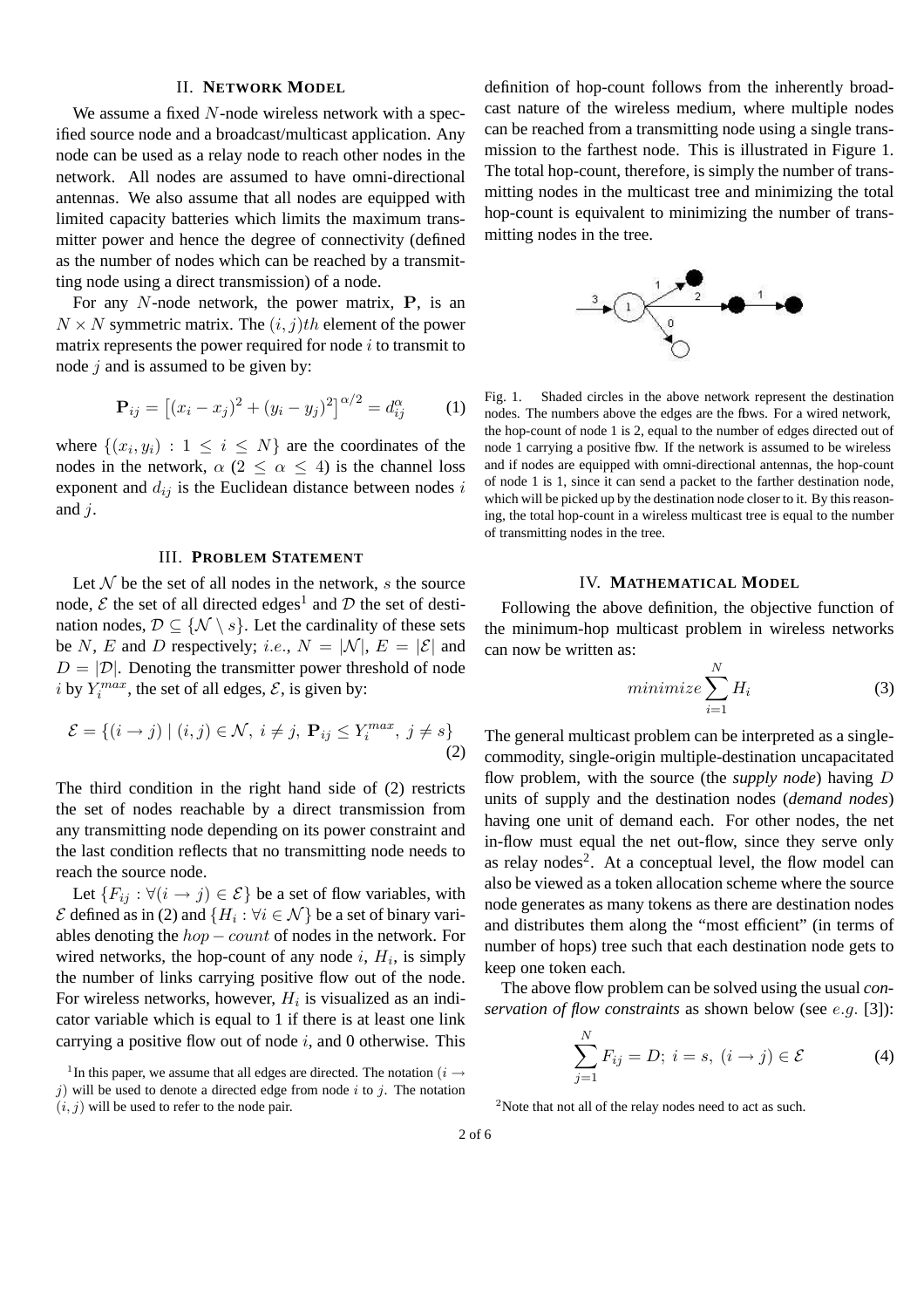$$
\sum_{j=1}^{N} F_{ji} - \sum_{j=1}^{N} F_{ij} = 1; \ \forall i \in \mathcal{D}, \ (i \to j) \in \mathcal{E}
$$
(5)  

$$
\sum_{j=1}^{N} F_{ji} - \sum_{j=1}^{N} F_{ij} = 0; \ \forall i \notin \{ \mathcal{D} \cup s \}, \ (i \to j) \in \mathcal{E}
$$
(6)

We now have to write down constraints linking the flow variables to the hop-count variables. A suitable equation for expressing the condition that "the hop-count of a node is equal to 1 if there is a positive flow in at least one link directed away from the node, and 0 otherwise" is given in (7):

$$
D \cdot H_i - \sum_{j=1}^{N} F_{ij} \ge 0; \ \forall i \in \mathcal{N}, \ (i \to j) \in \mathcal{E} \tag{7}
$$

The coefficient of  $H_i$  in (7) is due to the fact that the maximum flow out of a node is equal to the number of destination nodes in the network. Equation (7) leaves open the possibility for  $H_i$  being greater than or equal to 1 if there is no flow out of node *i*; *i.e.*, if  $\sum_{j=1}^{N} F_{ij} = 0$ . However, in this case, setting  $H_i \geq 1$  would unnecessarily increase the cost of the optimal solution, or, in other words, the smallest integer value of  $H_i$  which satisfies (7) when there is no flow out of node  $i$  is 0. On the other hand, if there is any flow out of node i, the smallest integer value of  $H_i$  which satisfies  $(7)$  is  $1<sup>3</sup>$  By the above reasoning, the set of hop-count variables,  $\{H_i\}$ , will always be restricted to 0-1 values in the optimal solution, and can therefore be simply declared to be non-negative integers.

The final set of constraints express the integrality of the  $H_i$ variables and non-negativity of the  $F_{ij}$  variables.

$$
H_i \in \{0, 1\}; \ \forall i \in \mathcal{N} \tag{8}
$$

$$
F_{ij} \geq 0; \ \forall (i \to j) \in \mathcal{E} \tag{9}
$$

To summarize, the objective function (3) subject to constraints (4) to (9) solves the minimum-hop multicast problem in wireless networks. The number of variables is equal to  $E + N$ , since the number of flow variables in the formulation is equal to  $E$  while the number of hop-count variables is equal to N. Strictly speaking, however, the number of hopcount variables is equal to  $N-1$  since the multicast tree must include a transmission from the source and hence  $H_i$  must be equal to 1 for  $i = source$ .

# *A. Discussion*

Note that the values of the flow variables in the optimal solution are not particularly important for determining the

<sup>3</sup>This can be easily verified by substituting 
$$
\sum_{j=1}^{N} F_{ij} = 1
$$
 and  $\sum_{j=1}^{N} F_{ij} = D$  in (7).

routing tree. What is important is the  $zero - nonzero$  status of the variables. The actual routing tree can be constructed by identifying the transmitting nodes and their farthest neighbors for which there is an outward positive flow, as illustrated below.

Referring to the 10-node network in Figure 2, let node 1 be the source and the destination nodes be 2, 5, 7, 9 and 10. Assume that the degree of connectivity of each node is 3, i.e., each node can communicate with only 3 of its nearest neighbors. The flow variables which appear in the optimization model (using eqn. 2) and their optimal values are shown in  $(10)$ . Note that the first column in the flow matrix,  $\bf{F}$ , is empty since node 1 is the source and reflects the condition  $j \neq source$  in (2). The diagonal elements of **F** are empty because of the condition  $i \neq j$  in (2). Whether flow variables corresponding to the rest of the indices exist or not is dictated by the maximum power constraint on the transmitters.

Examining the first row of the optimal flow values in (10), it can be seen that there are non-zero flows from node 1 to nodes 2, 3 and 9, of which node 3 is the farthest. This is shown as a solid line from node 1 to 3 in Figure 2. The dotted lines to nodes 2 and 9 represent that these nodes pick up the transmission by virtue of their being closer to node 1 than 3. The actual sequence of transmissions in the multicast tree is therefore:  $\{1 \rightarrow 3, 3 \rightarrow 6, 6 \rightarrow 5, 7 \rightarrow 10\}.$ 

− 1 3 − − − − − 1 − − − 0 − − − − − 0 − − 0 − 0 − 3 − − − − − − 0 − 0 0 − − − − − − 0 0 − 0 − − − − F = (10) − − 0 − 1 − 2 − − − − − − − − 0 − 0 − 1 − − − − − − 0 − 0 0 − 0 − − − − − 0 − − − − − − − − 0 0 0 − 

We conclude this section by noting that the above MILP model can also be used for obtaining *maximum power constrained* minimum hop multicast trees. In [4], a polynomial time optimal algorithm was presented for obtaining the multicast trees which maximizes minimum node lifetime, or alternately, as a special case, minimizes the maximum transmit power. Let  $\hat{Y}$  be the optimal maximum transmit power obtained after solving the minimax problem. Redefining the set of valid edges as:

$$
\mathcal{E} = \{(i \to j) \mid (i, j) \in \mathcal{N}, i \neq j, \mathbf{P}_{ij} \leq \hat{Y}, j \neq s\} \tag{11}
$$

in place of (2) and solving the MILP model will yield a minimum hop multicast tree such that the maximum transmit power is not greater than  $Y$ .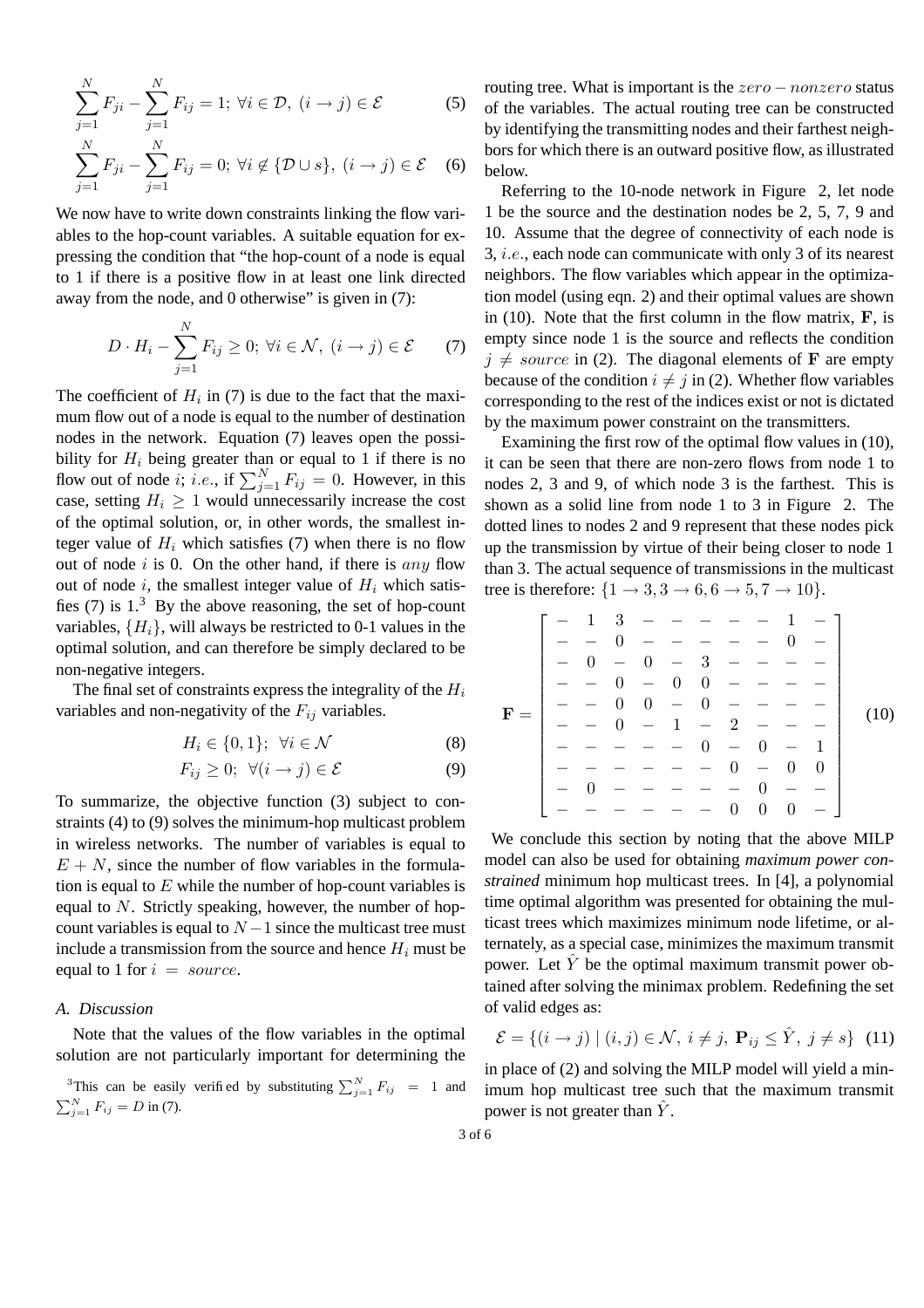

Fig. 2. Example 10-node network. Node 1 is the source and the destination nodes are 2, 5, 7, 9 and 10. The solid lines represent the actual transmissions in the multicast tree. The dotted lines represent *implicit* transmissions; *i.e.*, the associated recipient nodes pick up the transmissions by virtue of their being closer to the transmitting nodes.

#### *B. LP-relaxation*

We now briefly discuss the LP-relaxation of the above MILP model. Such relaxations usually form the basis of approximation algorithms. For an excellent discussion on approximation algorithms derived from LP-relaxations, readers are referred to [5]. Given an MILP problem **P** and an instance of the problem, I, let us denote the LP-relaxation of the instance by  $LP(I)$ . If the optimal solution of  $LP(I)$ is integral, the problem is solved. Otherwise, the fractional optimal solution, which is a lower bound on the optimal solution of  $I$ , is usually rounded<sup>4</sup> (which can be deterministic or randomized) to provide a feasible integral solution. An approximation guarantee can then be obtained by comparing the costs of the fractional solution and the integral solution.

For our MILP model, the LP-relaxation is obtained by replacing constraints (8) with:

$$
0 \le H_i \le 1; \ \forall i \in \mathcal{N} \tag{12}
$$

From (7), it is apparent that  $H_i$  will be set equal to  $\sum_j F_{ij}/D$ in the optimal solution of the relaxed model since the objective function involves minimization of the sum of all  $H_i$ 's. Note that  $0 \le \sum_j F_{ij}/D \le 1$  since the maximum flow out of any node is equal to  $D$  and the minimum is 0. Therefore, the upper bound on  $H_i$  in (12) is redundant and the variables  ${H_i}$  can simply be declared to be non-negative, as shown in (13).

$$
H_i \geq 0; \ \forall i \in \mathcal{N} \tag{13}
$$

If there is zero flow out of node i,  $H_i$  will be equal to 0 in the optimal solution; *i.e.*,  $H_i = 0$  if  $\sum_j F_{ij} = 0, j \neq i$ . No rounding is therefore required in this case for  $H_i$ . Also, since the net flow out of the source node is always equal to  $D(4)$ ,

 $H_{source}$  will be equal to 1 in the optimal relaxed solution and will not require any rounding.

For any node  $i \neq source$ , if the total outflow is non-zero and the ratio  $\sum_j F_{ij}/D$  is fractional (*i.e.*,  $0 < \sum_j F_{ij} <$ D), the cost associated with rounding up  $H_i$  to the nearest integral value is  $1 - \sum_j F_{ij}/D$ . Clearly, the round-up cost associated with the node  $H_i$  decreases as  $\sum_j F_{ij} \to D$ . The maximum round-up cost occurs when  $\sum_j F_{ij} = 1$ .

We now construct a problem instance for which the optimal relaxed solution will incur the maximum round-up cost. Following our discussion in the previous paragraph, it is clear that the round-up cost will be maximum if the following conditions are satisfied:

- (a) the optimal minimum-hop multicast tree comprises of node-disjoint (except at the source node) paths to each of the destination nodes,
- (b) all nodes other than source and destinations are used as relays and carry unit flow<sup>5</sup> each.
- (c) all destination nodes are leaves in the optimal tree and are farthest from the source (in terms of number of hops). For odd  $N(N > 5)$ , this condition can be met if the number of destination nodes is given by  $D = (N-1)^{1/2}.$

For example, consider the 9-node, 2-destination problem instance in Figure 3. The darkly shaded nodes are the destinations and the dotted circles represent the communication range of each node. Clearly, the optimal solution for this problem instance involves 7 hops, as shown. If the LPrelaxation of this problem is solved, all directed links will be assigned unit flow as shown. Correspondingly, the optimal cost of the relaxation is equal to  $1+6 \times (1/2) = 4$ , since the hop-count of the source is equal to  $\sum_j F_{ij}/D = 2/2 = 1$  $\sum_j F_{ij}/D = 1/2$ . In general, if the above conditions are satand that of all relay nodes (shown lightly shaded) is equal to isfied, it can be shown that the ratio of the optimal solution to its LP-relaxation is given by  $D(N - D)/(N - 1) \leq D$ .

#### V. **SEQUENTIAL SHORTEST PATH HEURISTIC**

In this section, we describe a sub-optimal sequential shortest path heuristic for solving the MILP problem. Let  $\pi_D$ be any ordering of the destination nodes with respect to the source. For example, they can be ordered with respect to increasing or decreasing Euclidean distance<sup>6</sup> from the source. As the name of the heuristic suggests, the MILP problem

<sup>&</sup>lt;sup>4</sup>There exists other methods for converting the fractional solution to an integral solution, e.g., the primal-dual scheme [5].

<sup>&</sup>lt;sup>5</sup>This must be satisfied since the paths to the destinations are nodedisjoint, except at the source.

 $6$ Other ordering criteria are also possible. For example, the destination nodes can be ordered on the basis of a shortest path (in terms of number of hops) tree to the source.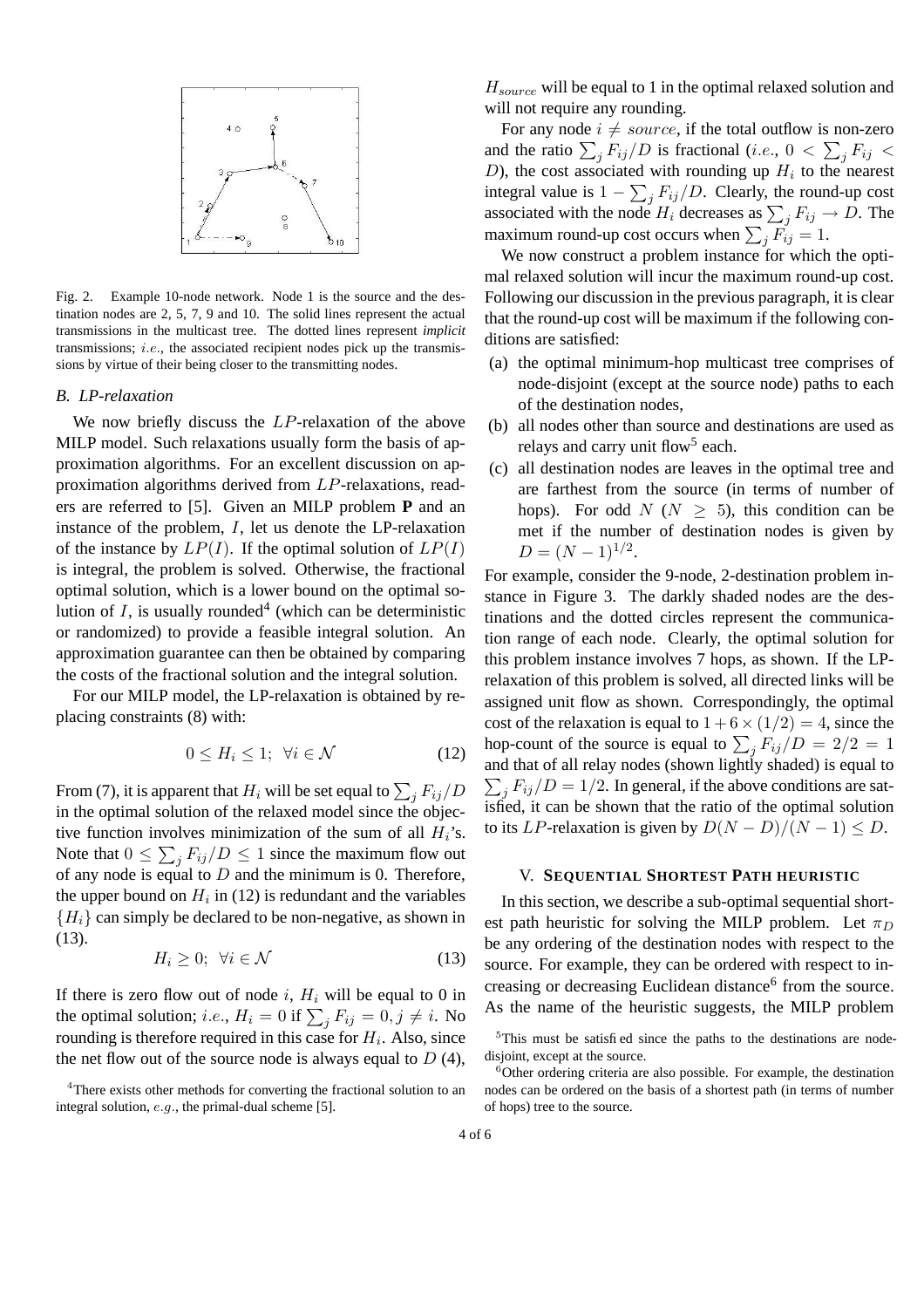

Fig. 3. A 9-node, 2-destination problem instance for which the round-up cost incurred in converting the optimal fractional solution to an integral solution is the maximum. The darkly shaded nodes are the destinations and the dotted circles represent the communication range of each node. Clearly, the optimal solution for this problem instance involves 7 hops, as shown above. If the LP-relaxation of this problem is solved, all directed links will be assigned unit fbw as shown. Correspondingly, the optimal cost of the relaxation is equal to  $1 + 6 \times (1/2) = 4$ , since the hop-count of the source is equal to  $\sum_j F_{ij}/D = 2/2 = 1$  and that of all relay nodes (shown lightly shaded) is equal to  $\sum_j F_{ij}/D = 1/2$ .

is solved by computing a series of shortest paths in the sequence given by  $\pi_D$ . Let  $\mathbf{W}^{(1)}$  be the initial weight matrix used for computing the shortest path<sup>7</sup> between the source and  $\pi_D(1)$ , the first node in  $\pi_D$ . The  $(i, j)$ th element of  $\mathbf{W}^{(1)}$  is given by:

$$
\mathbf{W}_{ij}^{(1)} = \begin{cases} 1, & \text{if } (i \to j) \in \mathcal{E} \\ 0, & \text{otherwise} \end{cases}
$$
(14)

where  $\mathcal E$  is the initial set of edges defined in (2).

As explained in Section III, the minimum hop multicast problem in wireless networks with omni-directional antennas can be viewed as a minimization of the number of transmitting nodes. Consequently, if  $\overline{tr}_1$  is the set of transmitting nodes in the shortest path obtained after the first iteration, using these nodes as relays in subsequent iterations would not incur any additional cost. In other words, the weight matrix for the second iteration can be modified as follows:

$$
\mathbf{W}_{ij}^{(2)} = \begin{cases} 0, & \text{if } i \in \vec{tr}_1 \\ \mathbf{W}_{ij}^{(1)}, & \text{otherwise} \end{cases}
$$
(15)

We refer to the weight modification procedure after each iteration as *node unwrapping*. Using  $W^{(2)}$ , a shortest path is computed between the source and  $\pi_D(2)$ , the second node in  $\pi_D$ . This procedure is repeated till all destination nodes are reached and the final multicast tree is obtained by concatenating the shortest paths obtained at each iteration. Figure

<sup>7</sup>See [6] or [7] for a description of shortest path algorithms.

4 provides a high level description of the sequential shortest path algorithm. We note that since distributed algorithms<sup>8</sup> exist for the shortest path problem, the heuristic is amenable to distributed implementation provided the multicast group members are aware of their Euclidean distance (or, any other criterion used to sort the destination nodes) from the source. The algorithm in Figure 4 can also be used for maximum power constrained minimum hop multicasting if the set of directed edges in the underlying graph is defined as in (11).

1. Let  $\pi_D$  be any ordering of the destination nodes with respect to the source.

3. Let  $path(k)$  be the shortest path obtained at iteration k.

5. Compute the initial weight matrix  $W^{(k)}$  (see eqn. 14).

6. Find the shortest path between the *source* and the node  $\pi_D(k)$ ,  $path(k)$ .

- 7. while(not all destination nodes reached)
	- Increment  $k = k + 1$ ;
	- Compute the new weight matrix  $W^{(k)}$  (see eqn. 15).
	- Find the shortest path between the *source* and  $\pi_D(k)$ .

end while

8. Concatenate the set of shortest paths  $\{path(k)\}\$ to obtain the multicast tree.

Fig. 4. High level description of the sequential shortest path algorithm.

Note that the above procedure would take D shortest path iterations to terminate, one iteration for every destination. However, because of node unwrapping, it may be possible to reach additional destination nodes without any additional cost, as illustrated in Figure 5. A simple modification to the algorithm in Figure 4 can be made to check whether additional destination nodes can be reached by node unwrapping. If so, those destination nodes that have not yet been reached after unwrapping can be reordered and the first node in the reordered set chosen as the destination for the next shortest path iteration.

Experimental results suggest that ordering the destination nodes with respect to decreasing Euclidean distance from the source  $(i.e.,$  the farthest node is the destination for the first iteration) usually results in the fewest number of iterations than if they are ordered with respect to increasing Euclidean distance, with no appreciable difference in solution quality. As implemented, if there are multiple shortest paths at any iteration with the same hop count, any one is chosen arbitrarily.

<sup>8</sup> For example, distributed Bellman-Ford [7].

5 of 6

<sup>2.</sup> Let k be the iteration index.

<sup>4.</sup> Set  $k = 1$ ;